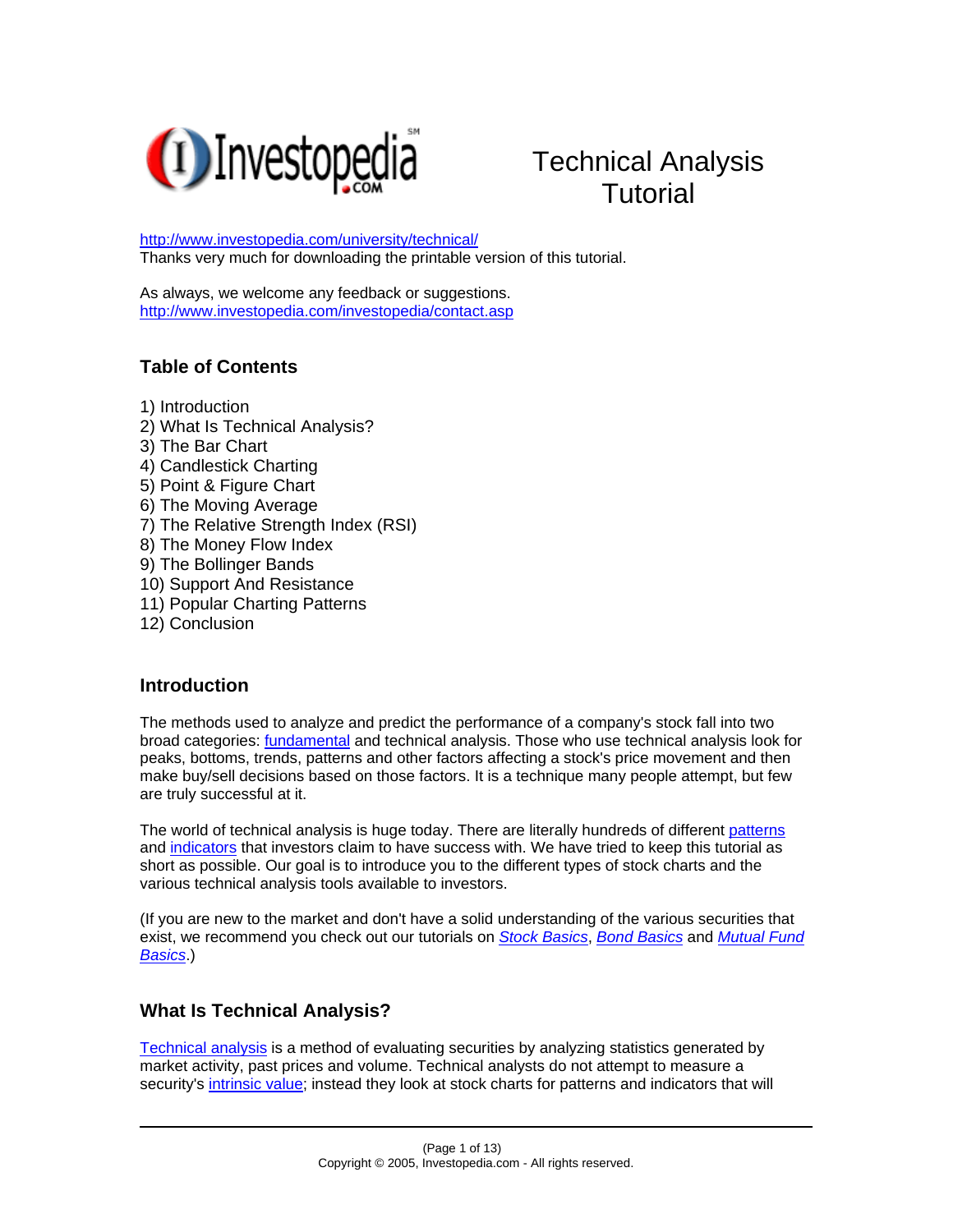determine a stock's future performance.

Technical analysis has become increasingly popular over the past several years, as more and more people believe that the historical performance of a stock is a strong indication of future performance. The use of past performance should come as no surprise. People using fundamental analysis have always looked at the past performance of companies by comparing fiscal data from previous quarters and years to determine future growth. The difference lies in the technical analyst's belief that securities move according to very predictable trends and patterns. These trends continue until something happens to change the trend, and until this change occurs, price levels are predictable.

There are many instances of investors successfully trading a security using only their knowledge of the security's chart, without even understanding what the company does. However, although technical analysis is a terrific tool, most agree it is much more effective when used in combination with fundamental analysis.

Let's take a look at some of the major indicators used by technical analysts.

#### **The Bar Chart**



The [bar chart](http://www.investopedia.com/terms/b/barchart.asp) is one of the most popular types of charts used in technical analysis. As illustrated on the left, the top of the vertical line indicates the highest price at which a security traded during the day, and the bottom represents the lowest price. The closing price is displayed on the right side of the bar and the opening price is shown on the left side of the bar. A single bar like the one to the left represents one day of trading.

The chart below is an example of a bar chart for AT&T (T):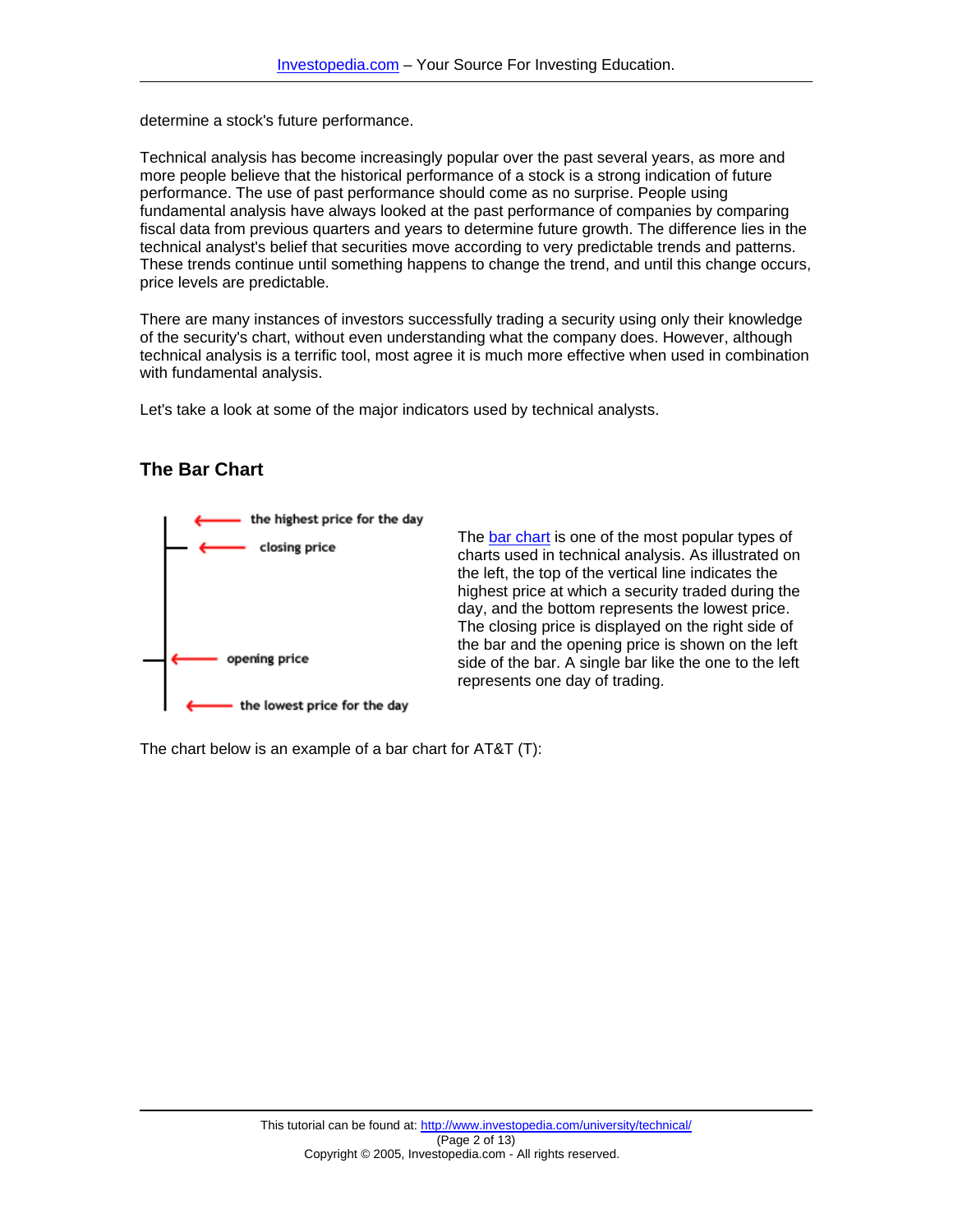

**This chart was supplied by [Barchart.com](http://www.barchart.com/)**

The advantage of using a bar chart over a straight line graph is that it shows the high, low, open and close for each particular day. This is the type of chart that will be used to display various indicators throughout this tutorial.

Two more types of charts, both similar to the bar chart, are also frequently used for technical analysis. The first one we'll look at is called [candlestick](http://www.investopedia.com/terms/c/candlestick.asp) charting.

# **Candlestick Charting**



Candlestick charts have been around for hundreds of years. They are often referred to as "Japanese candles" because the Japanese would use them to analyze the price of rice contracts.

Similar to a bar chart, candlestick charts also display the open, close, daily high and daily low. The difference is the use of color to show if the stock went up or down over the day.

The chart below is an example of a candlestick chart for AT&T (T). Green bars indicate the stock price rose, red indicates a decline: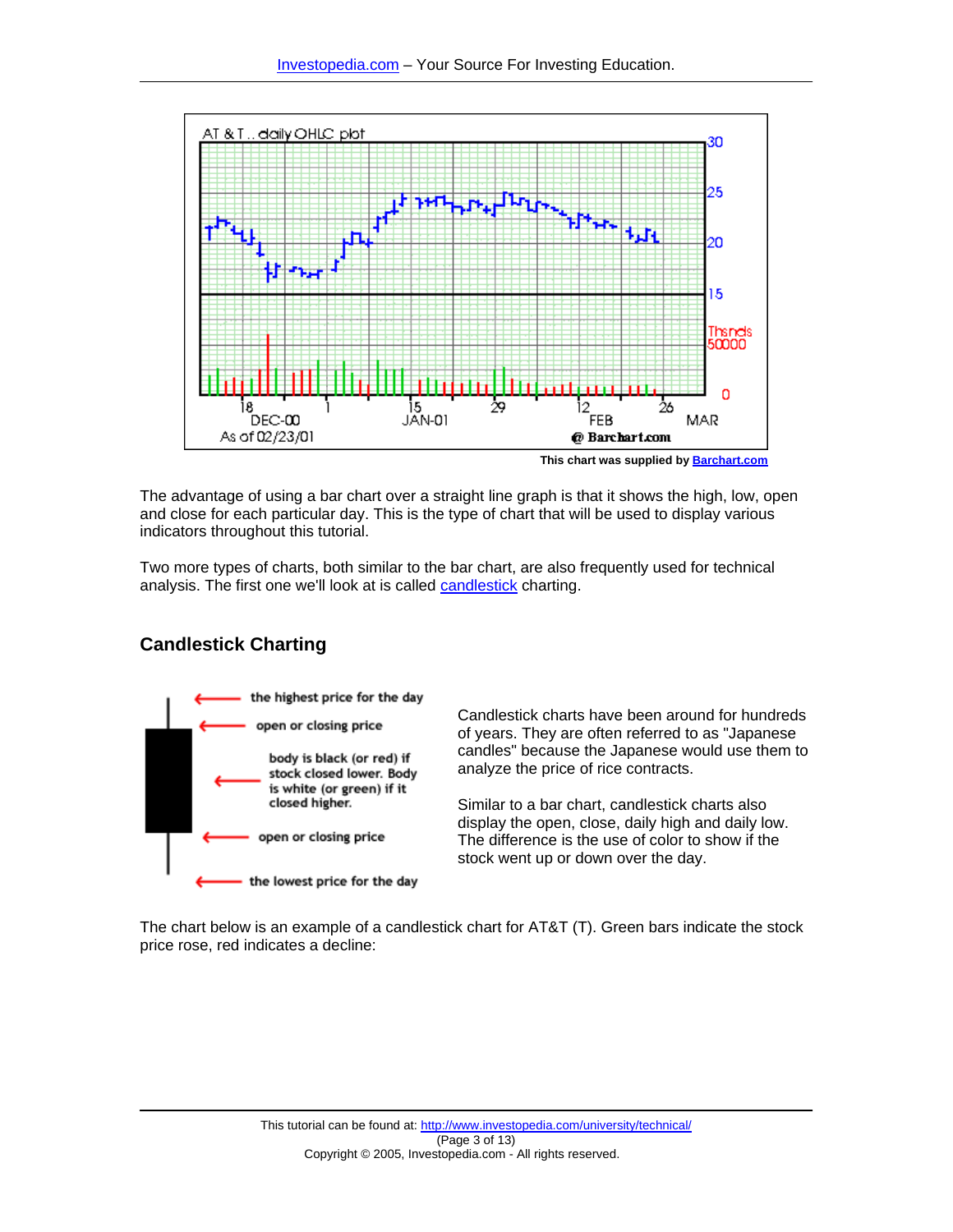

**This chart was supplied by [Barchart.com](http://www.barchart.com/)**

Investors seem to have a "love/hate" relationship with candlestick charts. People either love them and use them frequently, or they are completely turned off by them. There are several patterns to look for with candlestick charts - here are a few of the popular ones and what they mean:

This is a [bullish](http://www.investopedia.com/terms/b/bull.asp) pattern - the stock opened at (or near) its low and closed near its high.

The opposite of the pattern above, this is a [bearish](http://www.investopedia.com/terms/b/bear.asp) pattern. It indicates that the stock opened at (or near) its high and dropped substantially to close near its low.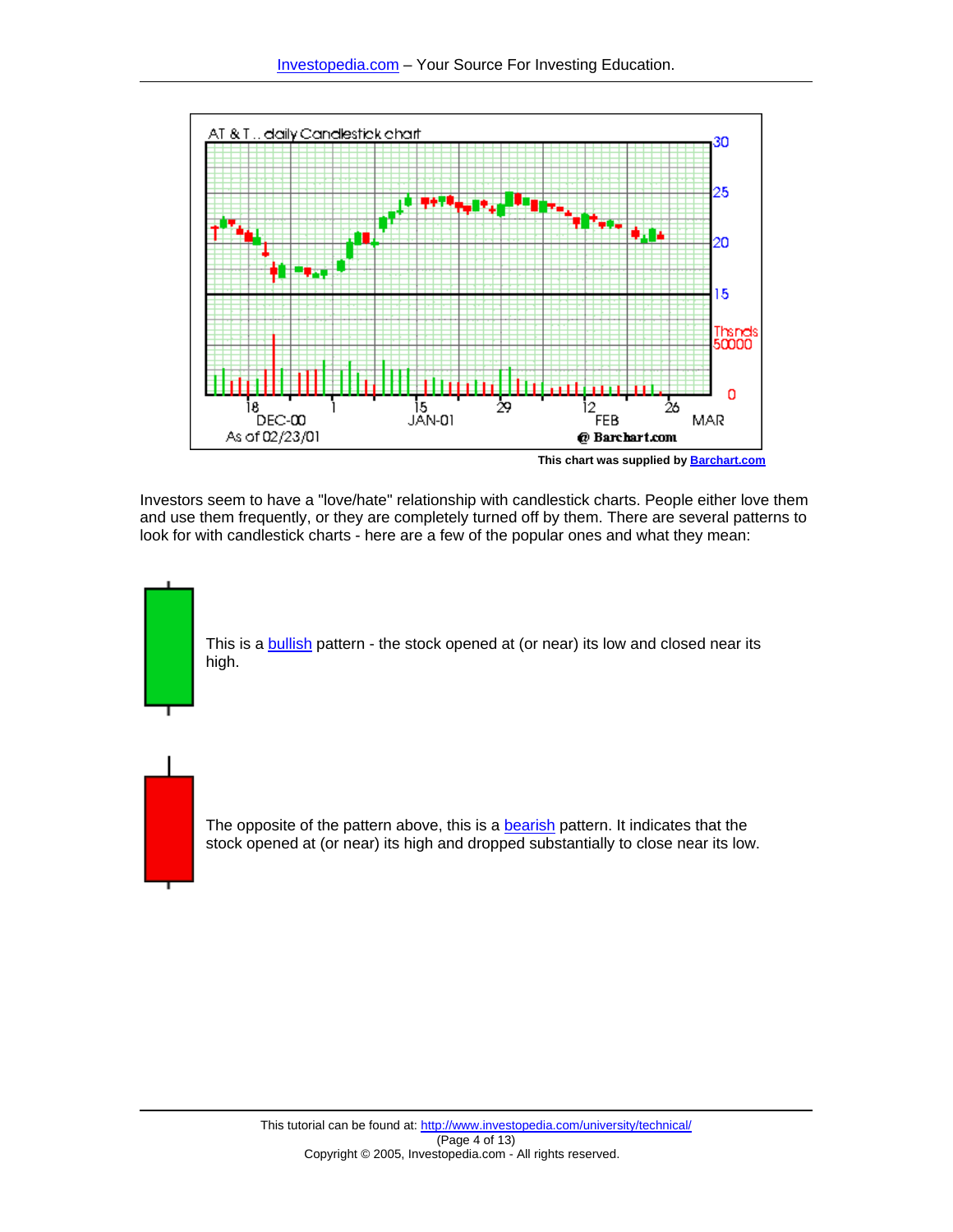Known as "the hammer", this is a bullish pattern only if it occurs after the stock price has dropped for several days. A hammer is identified by a small body along with a large range. The theory is that this pattern can indicate that a reversal in the downtrend is in the works.

Known as a "star", this pattern is used in other patterns such as the "[doji star"](http://www.investopedia.com/terms/d/doji.asp). For the most part, stars typically indicate a reversal and or indecision. There is a possibility that after seeing a star there will be a reversal or change in the current trend.

Keep in mind that there are over 20 other patterns used by technical analysts for candlestick charting.

Now, let's take a look at a more traditional style of charting stock price performance, known as [point & figure charting](http://www.investopedia.com/terms/p/pointandfigurechart.asp).

#### **Point & Figure Chart**

The point & figure (P&F) chart is somewhat rare. In fact, most charting services do not even offer it. This chart plots day-to-day increases and declines in price: increases are represented by a rising stack of "X"s, while decreases are represented by a declining stack of "O"s. This type of chart was traditionally used for intraday charting (a stock chart for just one day), mainly because it can be long and tedious to create a P&F chart manually over a longer period of time.

The idea behind P&F charts is that they help you to filter out less significant price movements and to focus on the most important trends. Below is an example of a P&F chart for AT&T (T):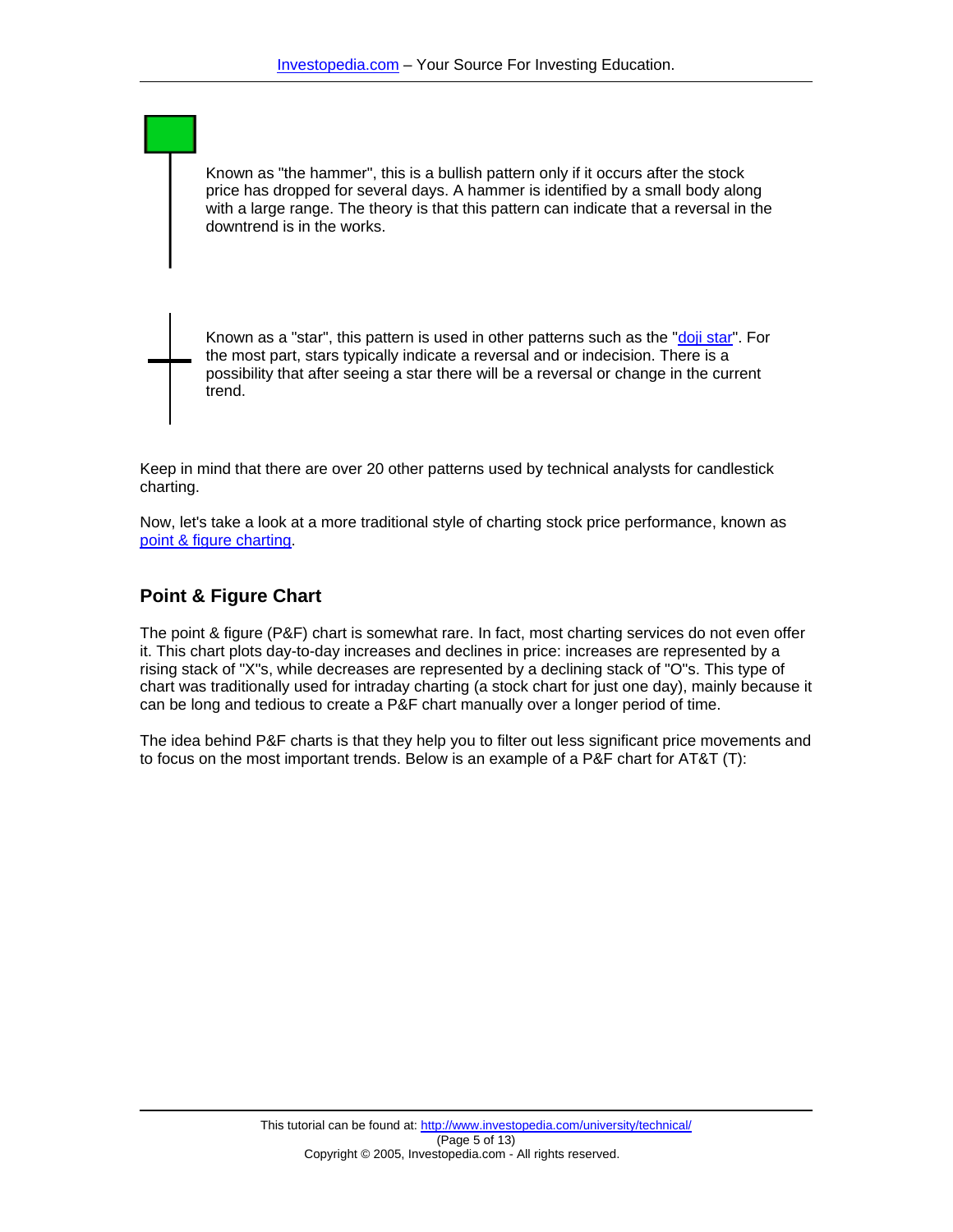

**This chart was supplied by [Barchart.com](http://www.barchart.com/)**

Two attributes affect the appearance of a P&F chart: [box size](http://www.investopedia.com/terms/b/boxsize.asp) and [reversal amount](http://www.investopedia.com/terms/r/reversalamount.asp). We won't get into these factors in detail.

Now that we've introduced you to three different types of charts used by technical analysts, let's take a look at various indicators.

# **The Moving Average**

One of the easiest indicators to understand, the [moving average](http://www.investopedia.com/terms/m/movingaverage.asp), shows the average value of a security's price over a period of time. To find the 50-day moving average, you would add up the closing prices (but not always - we'll explain later) from the past 50 days and divide them by 50. Because prices are constantly changing, the moving average will move as well. It should also be noted that moving averages are most often used when compared or used in conjunction with other indicators such as [moving average convergence divergence](http://www.investopedia.com/terms/m/macd.asp) (MACD) and [exponential](http://www.investopedia.com/terms/e/ema.asp)  [moving average](http://www.investopedia.com/terms/e/ema.asp) (EMA).

The most commonly used moving averages are of 20, 30, 50, 100 and 200 days. Each moving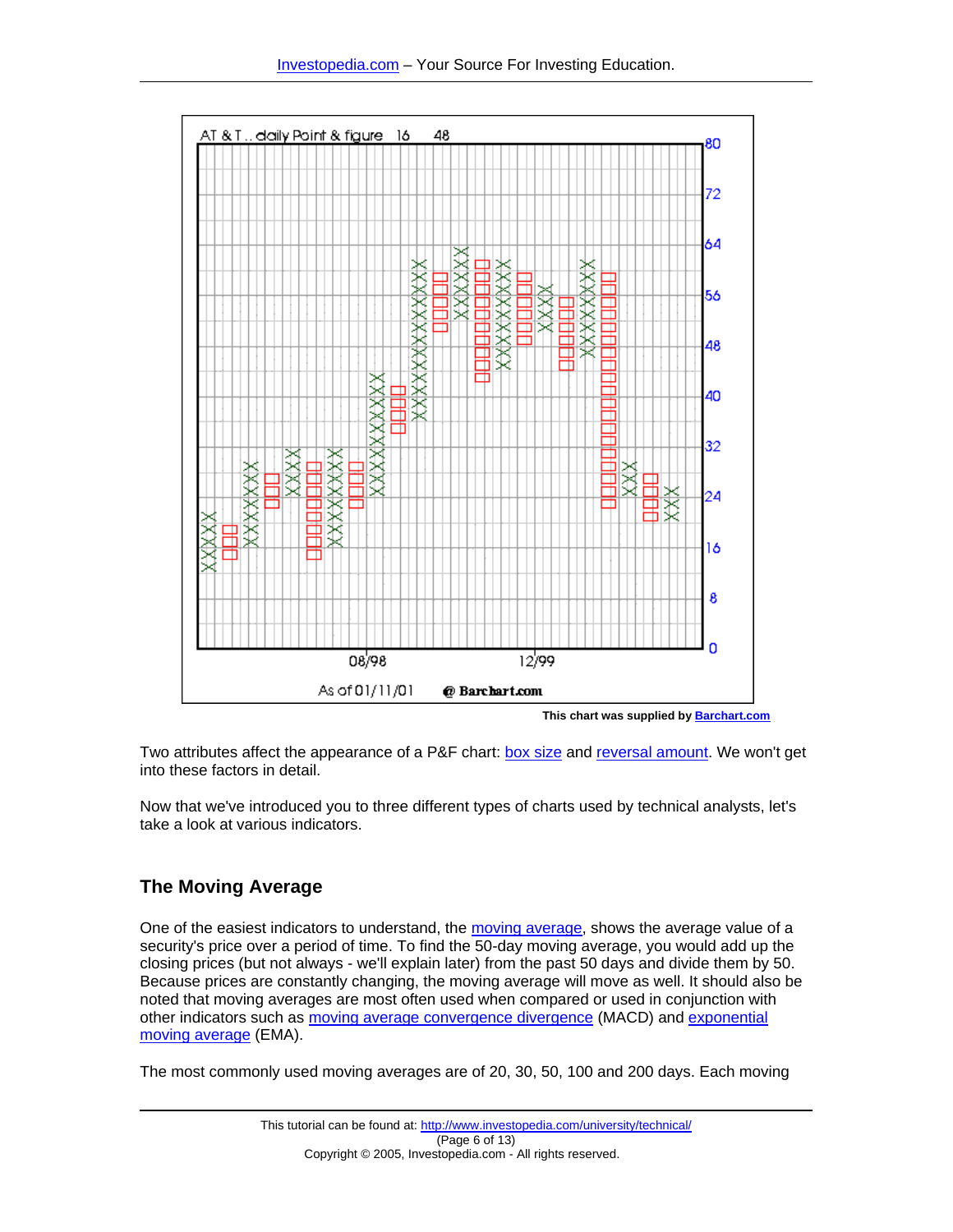average provides a different interpretation on what the stock will do - there is not one right time frame. The longer the time span, the less sensitive the moving average will be to daily price changes. Moving averages are used to emphasize the direction of a trend and smooth out price and volume fluctuations (or ["noise](http://www.investopedia.com/terms/n/noise.asp)") that can confuse interpretation.



Here is a visual example using the stock price of AT&T:

**This chart was supplied by [Barchart.com](http://www.barchart.com/)**

Notice that back in September the stock price dropped well below its 50-day average (the green line). There has been a steady downward trend since then and no really strong [divergence](http://www.investopedia.com/terms/d/divergence.asp) until the end of December when it rose above its 50-day average and continued to rise for several weeks.

Typically, when a stock price moves below its moving average it is a bad sign because the stock is moving on a negative trend. The opposite is true for stocks that exceed their moving average in this case, hold on for the ride.

(If you'd like to learn more, check out our *[Moving Averages](http://www.investopedia.com/university/movingaverage/default.asp)* tutorial.)

# **The Relative Strength Index (RSI)**

There are a few different tools that can be used to interpret the strength of a stock. One of these is the [Relative Strength Index](http://www.investopedia.com/terms/r/rsi.asp) (RSI), which is a comparison between the days that a stock finishes up and the days it finishes down. This indicator is a big tool in [momentum](http://www.investopedia.com/terms/m/momentum.asp) trading.

The RSI is a reasonably simple model that anyone can use. It is calculated using the following formula. (Don't worry, you will probably never have to do this manually.)

$$
RSI = 100 - [100/(1 + RS)]
$$

*where:*  RS = (Avg. of n-day up closes)/(Avg. of n-day down closes) n= days (most analysts use 9 - 15 day RSI)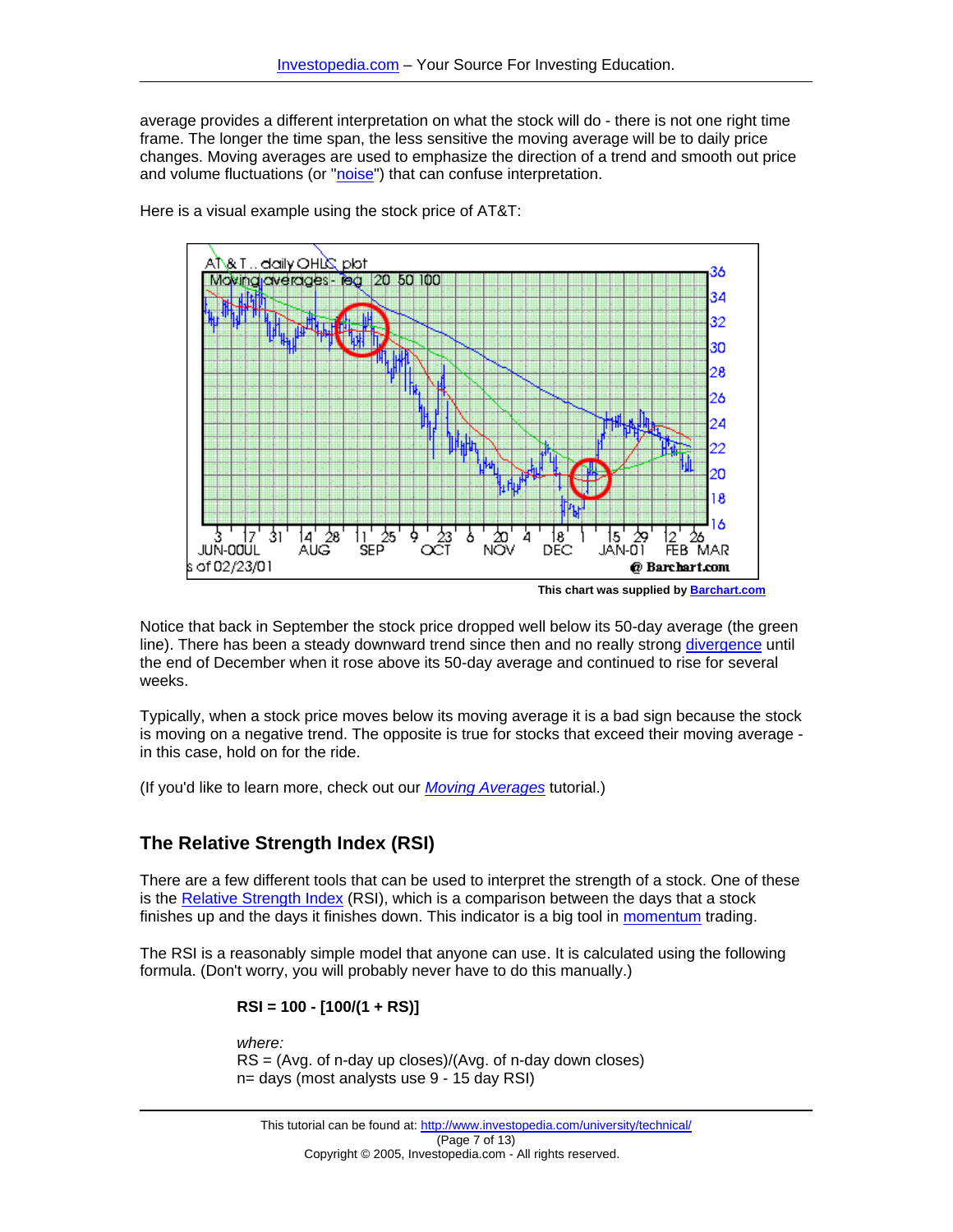The RSI ranges from 0 to 100. At around the 70 level, a stock is considered [overbought](http://www.investopedia.com/terms/o/overbought.asp) and you should consider selling. But this number is not written in stone: in a [bull market](http://www.investopedia.com/terms/b/bullmarket.asp) some believe that 80 is a better level to indicate an overbought stock since stocks often trade at higher valuations during bull markets. Likewise, if the RSI approaches 30, a stock is considered [oversold](http://www.investopedia.com/terms/o/oversold.asp) and you should consider buying. Again, make the adjustment to 20 in a [bear market.](http://www.investopedia.com/terms/b/bearmarket.asp)

The smaller the number of days used, the more volatile the RSI is and the more often it will hit extremes. A longer term RSI is more rolling, fluctuating a lot less. Different sectors and industries have varying threshold levels when it comes to the RSI. Stocks in some industries will go as high as 75-80 before dropping back, while others have a tough time breaking past 70. A good rule is to watch the RSI over the long term (one year or more) to determine at what level the historical RSI has traded and how the stock reacted when it reached those levels.



**This chart was supplied by [Barchart.com](http://www.barchart.com/)**

Above, we have an RSI chart for AT&T. The RSI is the green line, and its scale is the numbers on the right hand side that go from 0 to 100. Notice the RSI was approaching the 60-70 level in December and January, and then the stock (blue line) sold off. Also, notice that when the RSI dropped to 25 around October the stock climbed up nearly 30% in just a couple of weeks.

Using the moving averages, trendlines, divergence, [support](http://www.investopedia.com/terms/s/support.asp) and [resistance](http://www.investopedia.com/terms/r/resistance.asp) lines along with the RSI chart can be very useful. Rising bottoms on the RSI chart can produce the same positive trend results as they would on the stock chart. Should the general trend of the stock price tangent from the RSI, it might spark a warning that the stock is either over- or underbought.

The RSI is a great indicator that can help you make some serious money. Be aware that big surges and drops in stocks will dramatically affect the RSI, resulting in false buy or sell signals. Most investors agree that the RSI is most effective in "backing up" or increasing confidence before making an investment decision - don't invest simply based on the RSI numbers.

## **The Money Flow Index**

Now that we've looked at the Relative Strength Index (RSI), let's take a look at a more stringent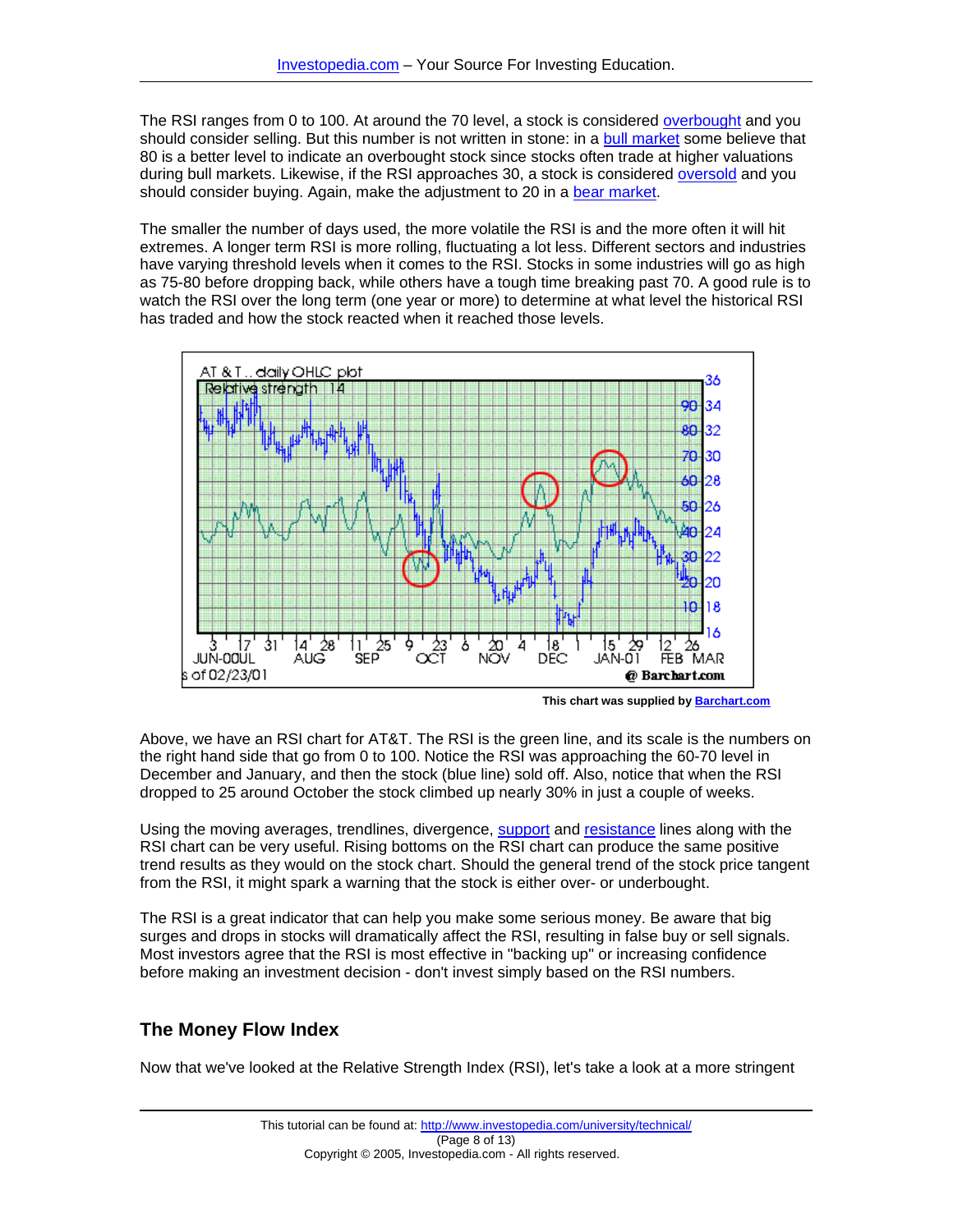momentum indicator. The [Money Flow Index](http://www.investopedia.com/terms/m/mfi.asp) (MFI) measures the strength of money flowing into and out of a stock. The difference between the RSI and the MFI is this: while the RSI looks only at prices, the MFI also takes [volume](http://www.investopedia.com/terms/v/volume.asp) into account.

The MFI is a bit more difficult to calculate than the RSI:

#### **First we need the average price for the day:**

Day High + Day Low + Close

Average Price =

3

#### **Now we need the Money Flow:**

Money Flow = Average Price x Day's Volume

Now, to calculate the money flow ratio you need to separate the money flows for a period into positive and negative. If the price was up in a particular day, this is considered to be "positive money flow". If the price closed down, it is considered to be "negative money flow".

| Money Flow Ratio | <b>Positive Money Flow</b> |
|------------------|----------------------------|
| =                | <b>Negative Money Flow</b> |

It is the Money Flow Ratio that is used to calculate the Money Flow Index.

The money flow ranges from 0 to 100. Just as with the RSI, a stock is considered overbought in the 70- 80 range and oversold in the 20-30 range.

The smaller the number of days you use, the more volatile the money flow is. The chart below is for Home Depot (HD) and uses a 14-day average.



This tutorial can be found at: http://www.investopedia.com/university/technical/ (Page 9 of 13) Copyright © 2005, Investopedia.com - All rights reserved.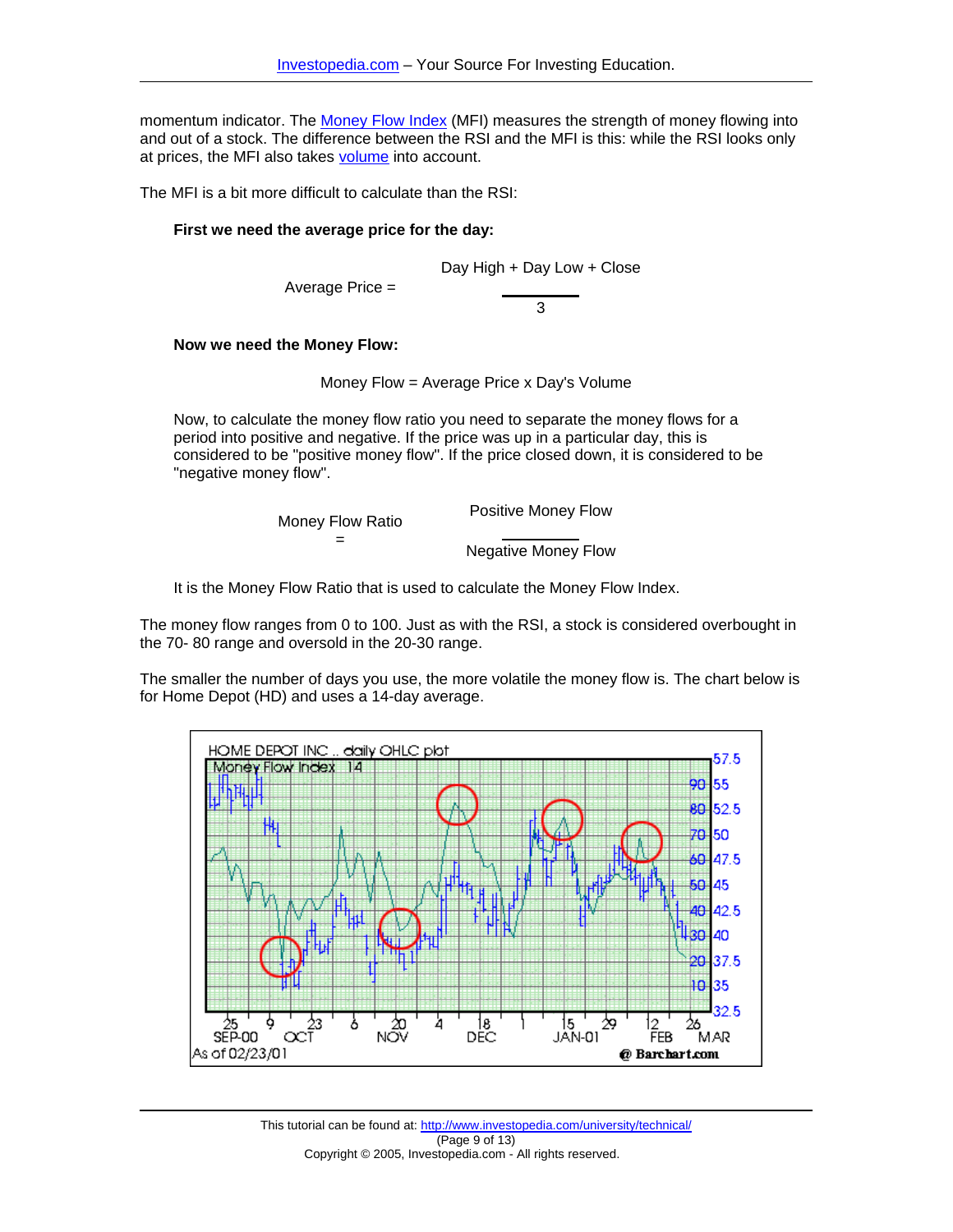#### **This chart was supplied by [Barchart.com](http://www.barchart.com/)**

The MFI is identified by the green line. Notice that each time the money flow dropped below 30, the stock began to [rally.](http://www.investopedia.com/terms/r/rally.asp) Furthermore, each time the money flow rose above 70, the stock started to [sell off](http://www.investopedia.com/terms/s/sell-off.asp).

Like any indicator, the MFI is not correct 100% of the time. Back in early October when the stock price dropped from around \$55 down to \$37, the MFI didn't detect a thing. Just remember that money flow is useful to detect momentum, but it cannot predict [unsystematic risk](http://www.investopedia.com/terms/u/unsystematicrisk.asp).

# **The Bollinger Bands**

The Bollinger band indicator uses three lines: the upper, the lower and the [simple moving](http://www.investopedia.com/terms/s/sma.asp)  [average](http://www.investopedia.com/terms/s/sma.asp) (SMA) that is between the two. The upper/lower bands are plotted two [standard](http://www.investopedia.com/terms/s/standarddeviation.asp)  [deviations](http://www.investopedia.com/terms/s/standarddeviation.asp) away from a SMA. Standard deviation is a measure of volatility; therefore, Bollinger bands adjust themselves to market conditions. When the markets become more volatile, the bands widen, and they contract during less volatile periods.

The closer the prices move to the upper band, the more overbought the stock is. The closer the prices move to the lower band, the more oversold the stock is. Below is an example using General Electric (GE). Bollinger bands are blue for the lower band, green for the average and red for the upper band:



**This chart was supplied by [Barchart.com](http://www.barchart.com/)**

We have circled three key points on this chart. The blue circle is where the stock price started to create a "base" on the lower band - it appeared that the stock was oversold. Buying at this point would have been a wise choice, as the stock proceeded to jump 20% or more in the next few weeks.

The two red circles are areas where the stock price was touching or breaking through the upper red band. This is usually an indication that the stock is overbought. In both instances, the stock dropped substantially in subsequent weeks.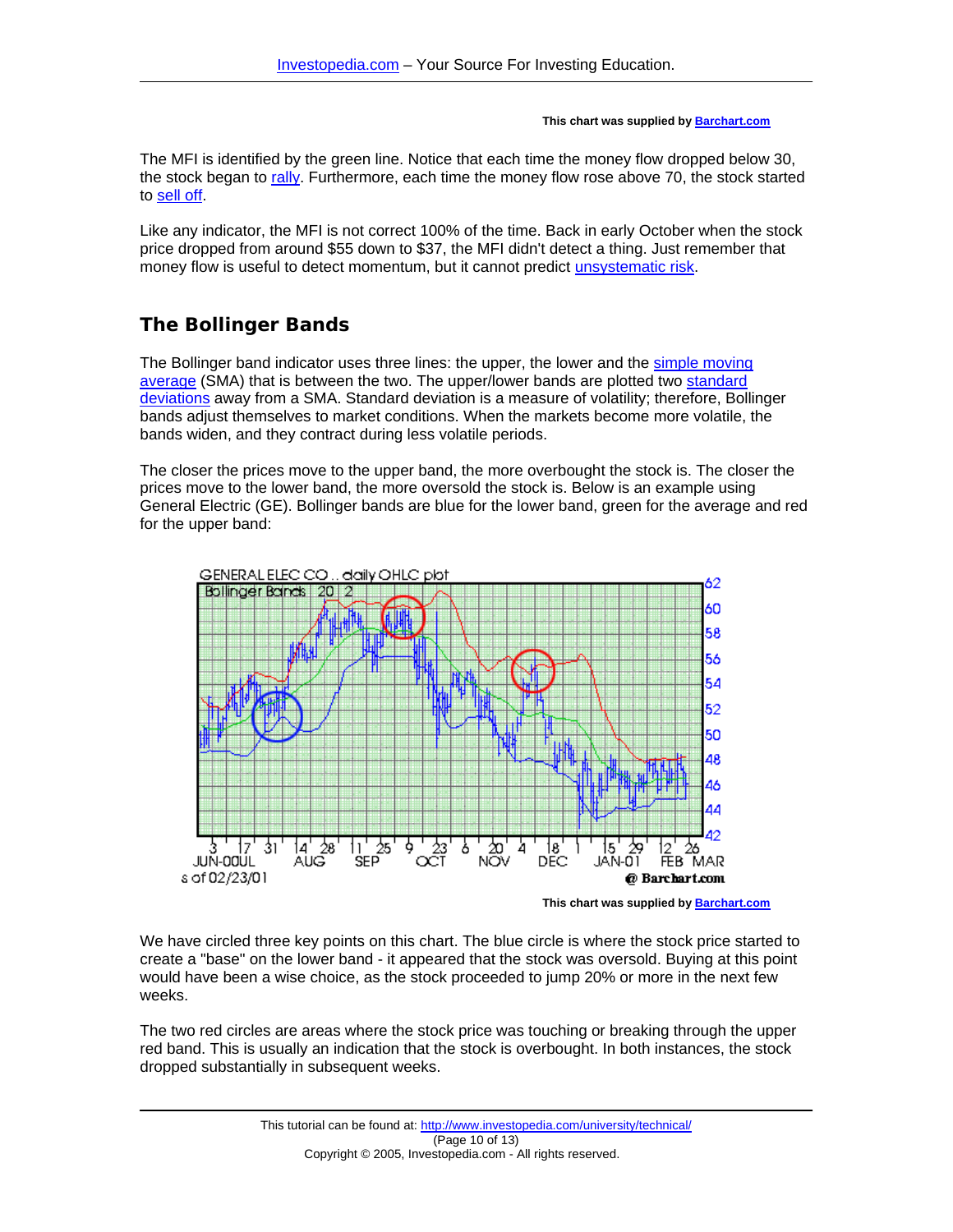Bollinger bands are a good tool to use, but as we've been saying all along, you should never invest based solely on what just one indicator says. Notice that there were instances when the stock touched the upper or lower band and did not react. Rather than basing their investment decisions on Bollinger bands, many investors use this indicator to confirm a decision they are about to make.

# **Support And Resistance**

[Support](http://www.investopedia.com/terms/s/support.asp) and [resistance](http://www.investopedia.com/terms/r/resistance.asp) are price levels at which movement should stop and reverse direction. Think of support/resistance (S/R) as levels that act as a floor or a ceiling to future price movements.

**Support** - A price level below the current market price, at which buying interest should be able to overcome selling pressure and thus keep the price from going any lower.

**Resistance** - A price level above the current market price, at which selling pressure should be strong enough to overcome buying pressure and thus keep the price from going any higher.

One of two things can happen when a stock price approaches a support/resistance level. On the one hand, it can act as a reversal point: in other words, when a stock price drops to a support level, it will go back up. On the other hand, S/R levels may reverse roles once they are penetrated. For example, when the market price falls below a support level, that former support level will then become a resistance level when the market later trades back up to that level.



**This chart was supplied by [Barchart.com](http://www.barchart.com/)**

This chart shows an excellent example of support and resistance levels for General Electric (GE). Notice that once the stock price penetrated below the support level in December, it became the resistance level.

You also need to understand that S/R levels vary in strength, leading to certain price levels being designated as major or minor S/R levels. For example, a five-year high on a bar chart would be a much more significant and useful resistance level than a one-month resistance level.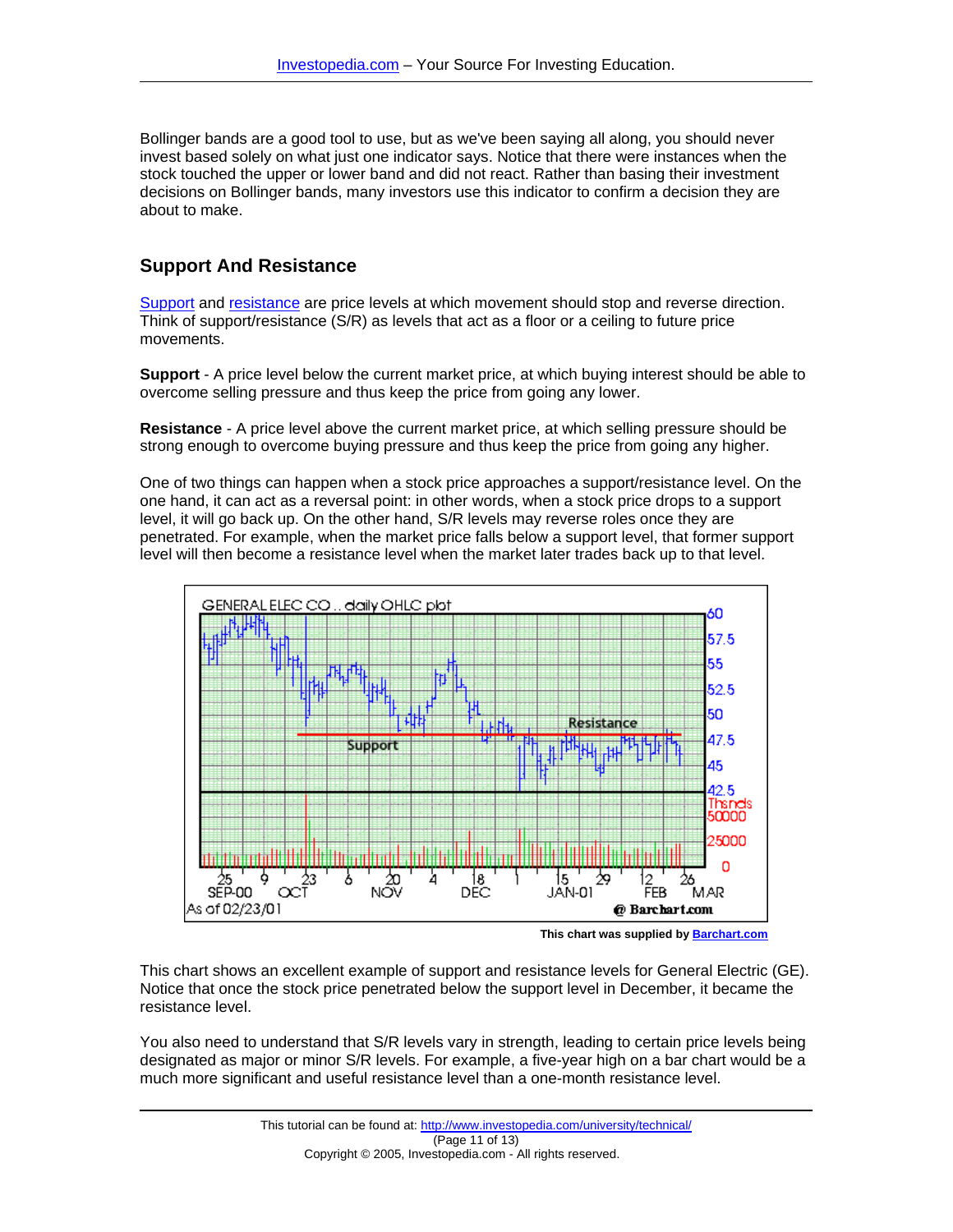## **Popular Charting Patterns**

Many people believe that history repeats itself. Technical analysts often use proven successful price patterns from great stocks as tools to find new great stocks. Let's look at a few examples:

• **Cup and Handle** - This is a pattern on a bar chart that can be as short as seven weeks and as long as 65 weeks. The cup is in the shape of a "U". The handle has a slight downward drift. The right-hand side of the pattern has low trading volume. As the stock comes up to test the old highs, the stock will incur selling pressure by the people who bought at or near the old high. This selling pressure will make the stock price trade sideways with a tendency towards a downtrend for anywhere from four days to four weeks, then it will take off.

This pattern looks like a pot with a handle. It is one of the easier patterns to detect, and investors have made a lot of money using it.



[Click here](http://www.investopedia.com/offsite.asp?URL=http://stockcharts.com/education/What/ChartAnalysis/cuphandle.html) for another example of a cup and handle chart.

- **Head and Shoulders** This is a chart formation resembling an "M" in which a stock's price:
	- rises to a peak and then declines, then
	- rises above the former peak and again declines, and then
	- rises again but not to the second peak and again declines.

The first and third peaks are shoulders, and the second peak forms the head. This pattern is considered a very [bearish](http://www.investopedia.com/terms/b/bear.asp) indicator.



[Click here](http://www.investopedia.com/offsite.asp?URL=http://stockcharts.com/education/What/ChartAnalysis/headShouldersTop-print.html) for another example of the head and shoulders pattern.

• **Double Bottom** - This pattern resembles a "W" and occurs when a stock price drops to a similar price level twice within a few weeks or months. You should buy when the price passes the highest point in the handle. In a perfect double bottom,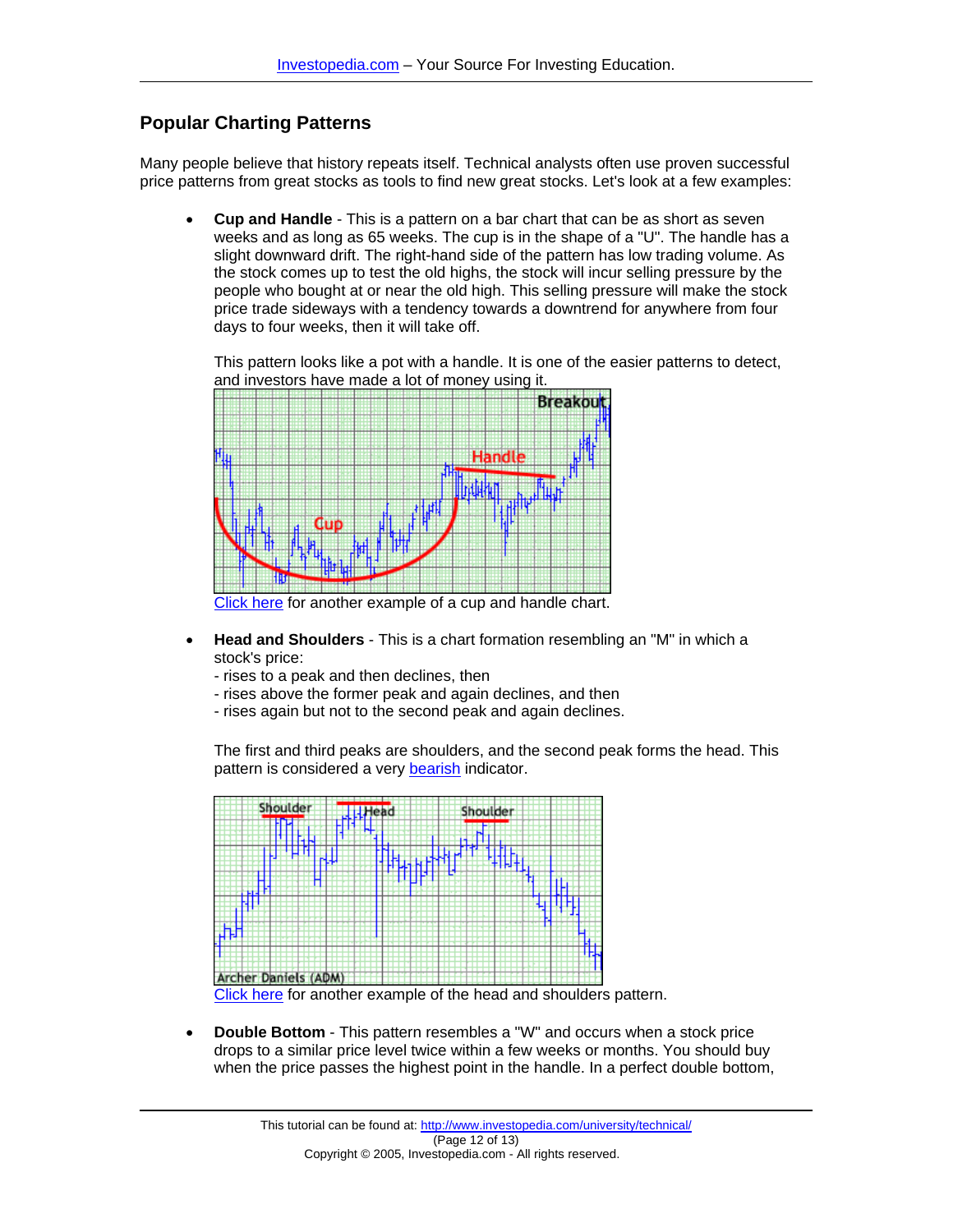the second decline should normally go slightly lower than the first decline to create a shakeout of jittery investors. The middle point of the "W" should not go into new high ground. This is a very [bullish](http://www.investopedia.com/terms/b/bull.asp) indicator.

The belief is that, after two drops in the stock price, the jittery investors will be out and the long-term investors will still be holding on.



# **Conclusion**

Volumes of textbooks have been written about technical analysis - this tutorial just scratches the surface. Technical analysis is one of those fields in which everyone has a different theory regarding what works and what doesn't. If we can leave you with one last tip, it is to back test whatever strategy you decide to pursue. Back testing means looking back at several years' worth of charts to see how a particular stock reacts. Different stocks do different things, so make sure you do your homework first.

Here are some points to remember about technical analysis:

- Technical analysis is a method of evaluating securities by analyzing statistics generated by market activity, past prices and volume.
- The advantage of using a bar chart over a straight line graph is that it shows the high, low, open and close for each particular day.
- One of the most basic and easy to use technical analysis indicators is the moving average, which shows the average value of a security's price over a period of time. The most commonly used moving averages are 20-, 30-, 50-, 100- and 200-day.
- Support and resistance levels are price levels at which movement should stop and reverse direction. Think of support/resistance (S/R) as levels that act as a floor or a ceiling to future price movements.
- There are literally hundreds of different price patterns and indicators out there.
- Technical analysis is a terrific tool, but it is much more effective when combined with fundamental analysis.